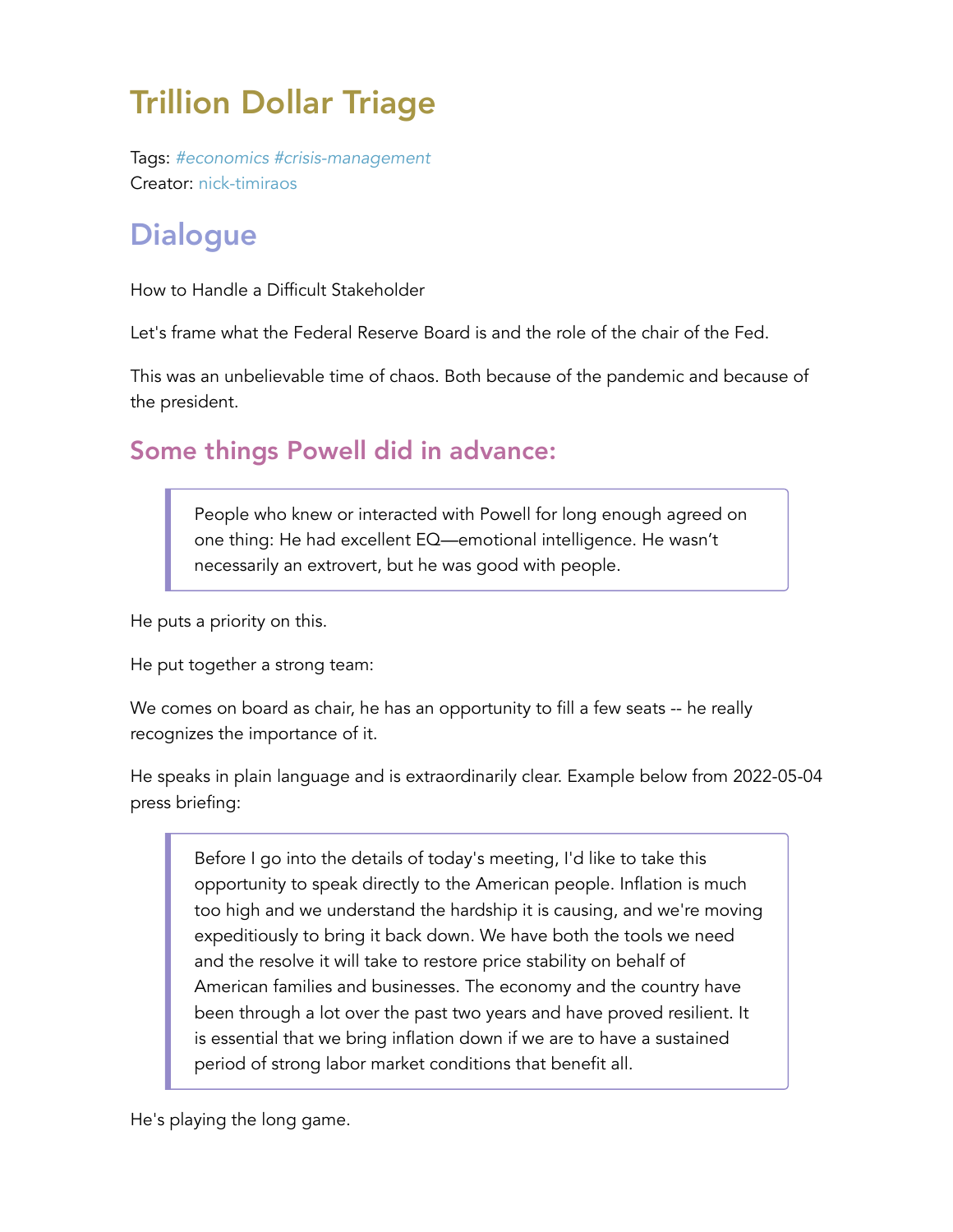Powell had no interest in engaging in a tough-guy showdown with Trump. His overriding goal was to make sure the US economic expansion —which by July 2019 would be the longest on record—did not end on his watch. But a second, equally critical personal mission was coming into view: make sure the Fed as an institution survives the Trump years intact.

#### Statement after a dinner

### Powell started following four unwritten rules in public:

- 1. Don't talk about Trump
- 2. When provoked, don't return fire.
- 3. Stick to the economy, not politics.

"We don't try to control things we don't control," said Powell. "We try to control the controllable."

4. Develop allies outside the Oval Office

An important part of communicating with the outside world focused on the 535 people who could make Powell's life more difficult, or easier, if the going got tough: the lawmakers on Capitol Hill. And he wasn't shy about letting people know that he thought this was one of the most important things the Fed chair could do. "I'm going to wear the carpets of Capitol Hill out by walking those halls and meeting with members," he said in a July 12, 2018 radio interview.

What have you changed your mind on?

### **Quotes**

Highlight(yellow) - Page 11 · Location 104

There are two sides to Powell's job. One could fairly be described as boring—regulating banks and the supply of credit to keep the economy growing steadily. These decisions on dry monetary policy, however, can have tremendous influence over people's lives. Setting the price of money influences the prices Americans pay on their credit-card balances, their car loans, their mortgages. Changes in the prices of stocks and bonds can influence how much large and small companies are willing to hire, invest, and save. The other side of his job is harder to quantify: maintaining confidence in the financial system. In a few hours on that Monday, investors had erased the Dow's gains for the year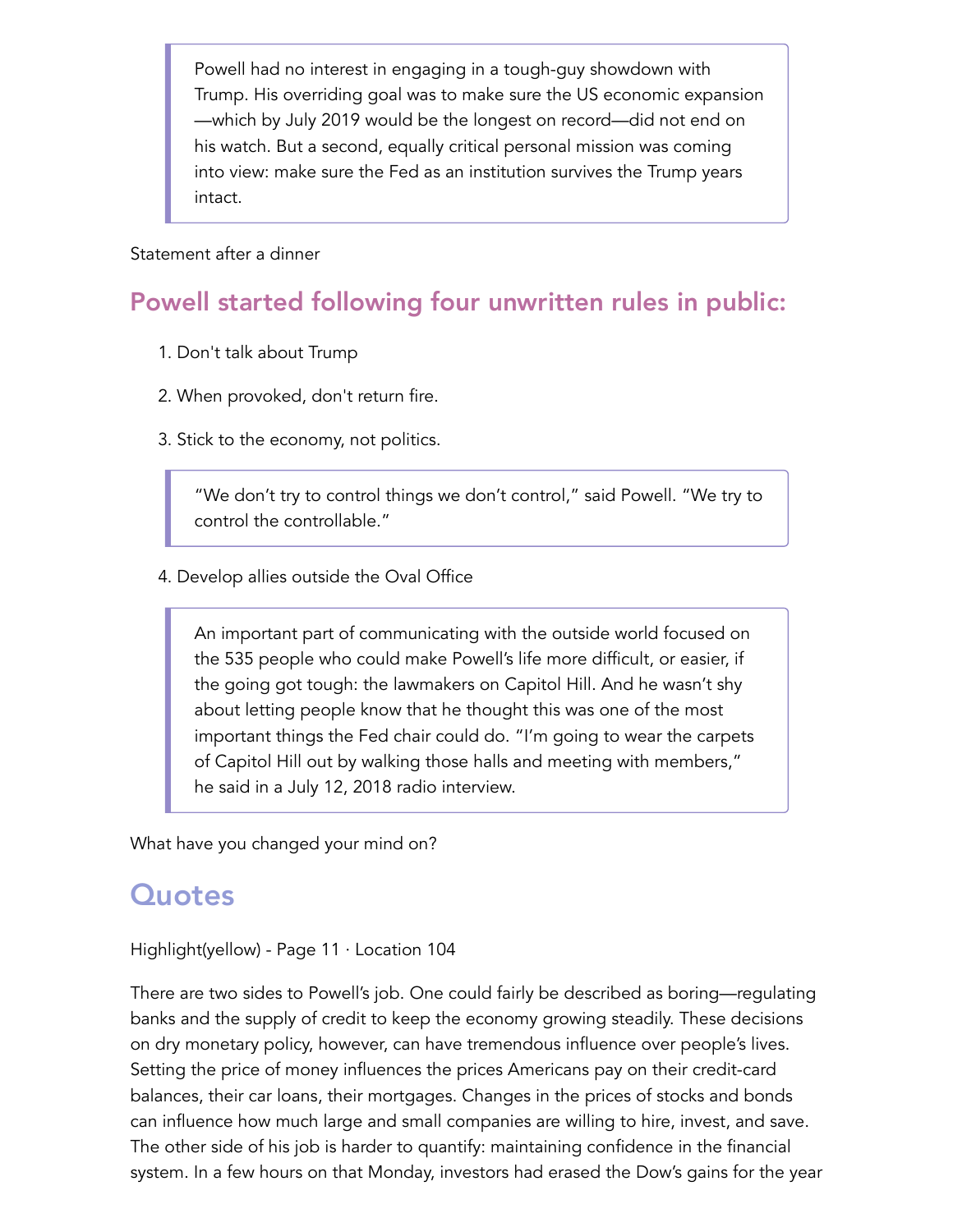to date. The Fed's job, of course, isn't to respond to normal ups and downs in markets. But when investors and corporate finance chiefs are forced to make very sudden changes in their investment plans, the risk of a market crack-up or panic soars. In late February, those risks accelerated. The Federal Reserve had been created 107 years earlier to prevent a rerun of debilitating banking panics by serving as a lender of last resort—a role that it had embraced during the Great Recession of 2008.

Chapter 3: "We Would Treat Him Pretty Ugly"

```
Highlight(yellow) - Page 59 · Location 762
```
Montagu Norman, the famously secretive governor of the Bank of England from 1920 to 1944, took as his personal creed, "Never explain, never excuse." Alan Greenspan had started largely in the Norman mold. "Since I've become a central banker, I've learned to mumble with great incoherence. If I seem unduly clear to you, you must have misunderstood what I said," Greenspan quipped shortly after becoming Fed chair. 1 He was only half-joking. Greenspan frequently testified in Congress but gave just one television interview; it occurred at the start of his 18 ½-year tenure, and he never gave a second.

Highlight(yellow) - Page 65 · Location 849

Powell didn't arrive at the Fed with the same sterling academic credentials as many of his peers, but he did develop a reputation for studying the nuts and bolts of the place. He tackled unheralded operational tasks and technical matters, including an overhaul of interest-rate benchmarks and the management of payment-processing systems. The job could be intimidating with hundreds of PhD economists around, and Powell groused in a good-natured way to a colleague after he had joined the board about how the staff patronized someone who wasn't a trained economist. "They talk to me like I'm a golden retriever," Powell said. But he also used that as fuel to devour briefing books and show up well-prepared for meetings. To tap into an alternate stream of information from the heavily manicured and formal Fed staff presentations, Powell sought outside voices who could help him sharpen critical counterarguments. He rounded out a heavy diet of technical papers by following economic debates on blogs and Twitter (though he didn't tweet). Powell was regarded by colleagues as an exceptionally good listener. He had developed a quirk in high school: repeating sentences backward. As that "talent" suggests, Powell also had a killer memory.

Highlight(yellow) - Page 67 · Location 876

(In Fedspeak, hawks tend to favor higher rates to ward off any risk of inflation, while doves favor lower rates to push unemployment lower.)

Highlight(yellow) - Page 69 · Location 909

It was in the 1950s that Chair Bill Martin had described the Fed's job as that of the chaperone who removes the punch bowl just as the party is getting rowdy.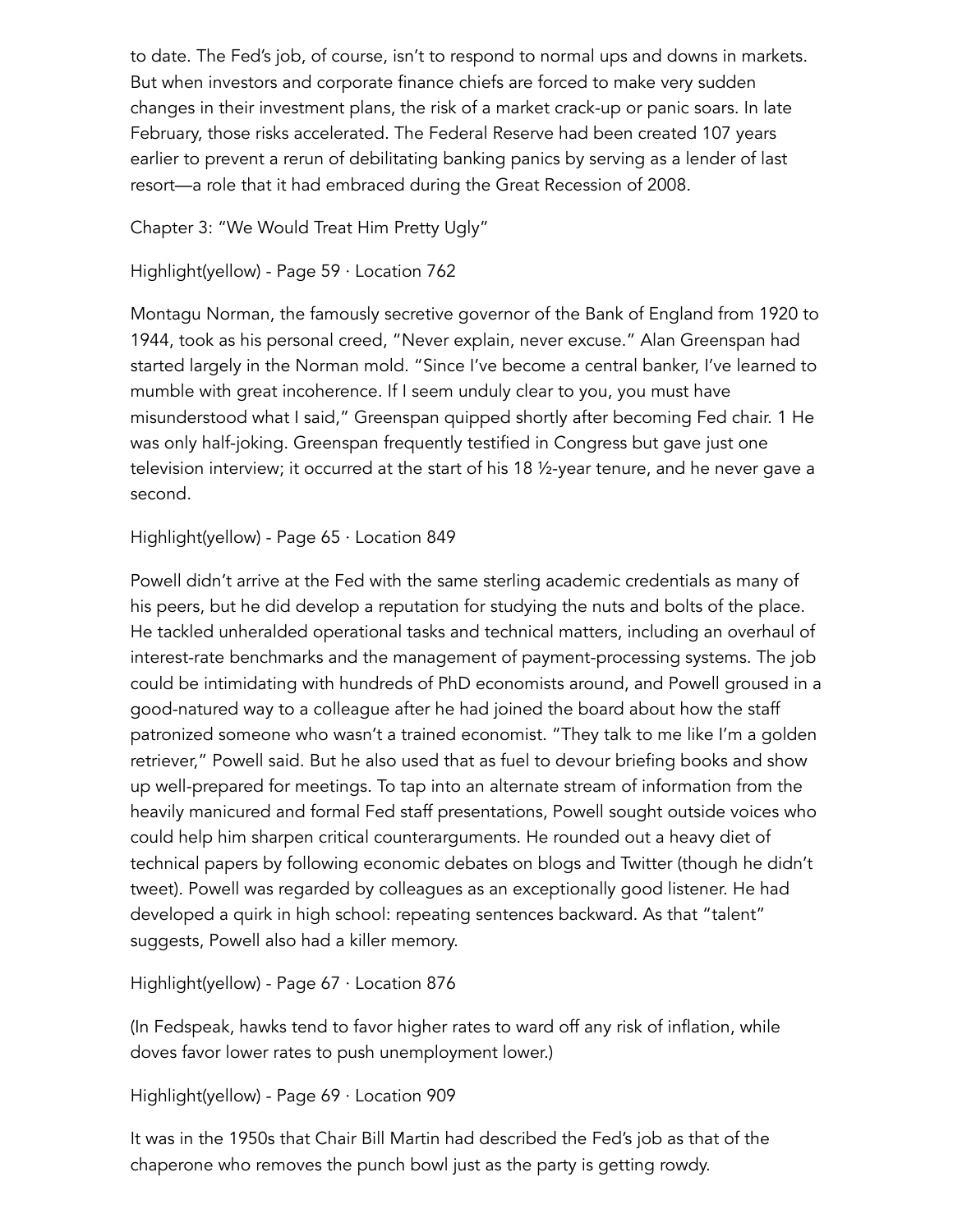Chapter 4: The King of Debt

Highlight(yellow) - Page 92 · Location 1212

Powell's conversational style reflected his desire to reach an audience he felt the Fed at times overlooked—average citizens who didn't work in markets and whose livelihood didn't require hanging on every word of the Fed chair. They knew the Fed was important, but they might not know much more than that. At his briefings, Powell delivered short answers, used simple language, and spoke in a breezier manner than his academic predecessors—" a Jimmy Stewart of monetary policy," as a former senior Fed economist put it.

Highlight(yellow) - Page 92 · Location 1220

People who knew or interacted with Powell for long enough agreed on one thing: He had excellent EQ—emotional intelligence. He wasn't necessarily an extrovert, but he was good with people. "He's not a braggart. He's not a tell-you-how-great-he-is kind of guy. If you ran into him in a restaurant and you had a conversation with him for an hour, you wouldn't know he's chairman of the Fed—he wouldn't tell you," said David Rubenstein, the Carlyle cofounder. Few elements of the job reflected this strength as well as his interactions with lawmakers. Powell enjoyed the informal discussions he'd had during his confirmation process and, before that, as a governor. The meetings weren't fancy—usually no more than thirty minutes spent dropping by a representative's office to talk about what the economy looked like and to hear what concerns they might have. Powell would often remind them he wasn't an economist, which played well with most members of Congress—neither were they. Powell used the meetings to build a rapport and to see where the Fed might be able to improve its outreach. He also reminded the legislators that in the US system, the Fed's accountability ran straight through Congress —an indirect observation that the Fed was not accountable to the president. Lawmakers appreciated Powell's bridge-building. It helped that he had been nominated by both President Obama and President Trump. Powell also urged humility. The Fed should "give serious consideration to the possibility that we might be getting something wrong," he said at his formal swearing-in ceremony. 11 Powell received 84 votes in the Senate—more than either Yellen or Bernanke had received in 2010 or 2014. The vote was a hopeful sign for Powell that whatever frustration Congress had with the Fed after the financial crisis, there was now the chance of a reset. The economic expansion may have been slow, but it was starting to pay dividends. Powell saw an opening to capitalize on a moment where someone who had backed the at-times-unpopular policies of Bernanke and Yellen could win a wide majority of support. This is a different moment, he thought. This is my opportunity.

#### Chapter 5: Hot Seat

Highlight(yellow) - Page 104 · Location 1370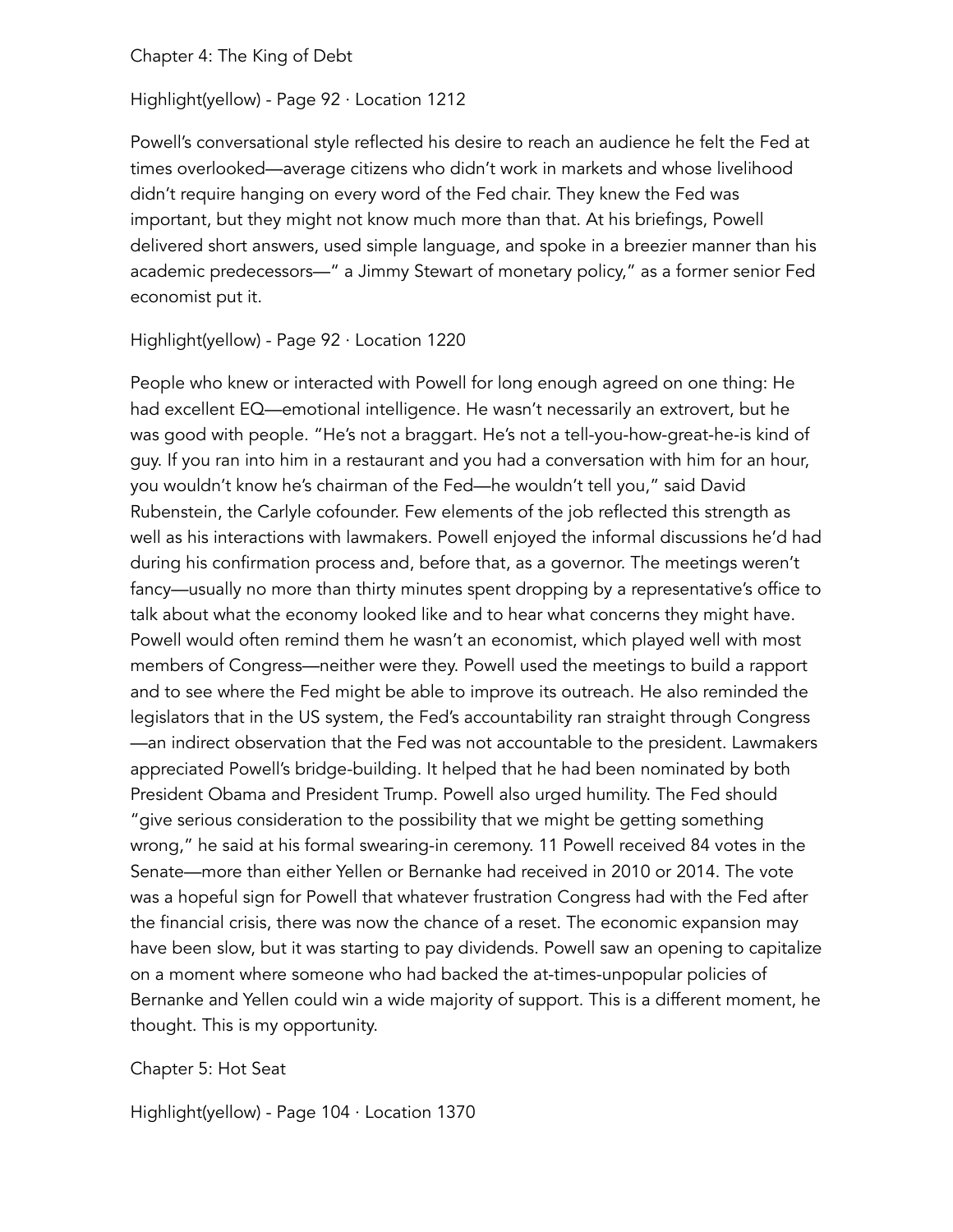The Powell doctrine As Trump's attacks piled up, Powell had started following four unwritten rules in public. Rule 1: Don't talk about Trump. The first rule led to uneasy laughter, blank stares, and awkward silences. At an October lunch with economists in Boston, Powell raved about the team he had assembled at the central bank, but he sat mute when the subject turned to Trump's criticisms. Rule 2: When provoked, don't return fire. At another on-stage interview, this one at the Dallas Fed in November, Robert Kaplan, the bank president, made a subtle reference to Trump's attacks. "One of the questions from the audience is, 'Gee, I read in the newspaper that you have been mentioned by political leaders over the last several months,'" Kaplan said to nervous laughter in the auditorium. "That was very delicate, Rob," Powell responded. Rule 3: Stick to the economy, not politics. At that same interview, Powell pivoted to Rule 3 stick to the economy. Asked about Trump's attacks, Powell answered that he was focused on low unemployment and stable inflation. "We don't try to control things we don't control," said Powell. "We try to control the controllable." 8 Rule 4: Develop allies outside the Oval Office. Congressional Republicans uniformly lauded Powell's demeanor —a clear sign that his outreach on Capitol Hill was yielding dividends. While he was waiting for a meeting during one such visit, a Republican lawmaker outside the Senate chamber walked up to Powell and told him, "I just want you to know you've got a lot of support up here. More than you think." Another Republican grabbed him by the arm. "You don't have to say anything at all, but I want to give you some feedback," he said. "How you are handling this is brilliant. Exactly the way to go. Don't take the bait." Powell laughed and offered his thanks.

#### Chapter 6: "Boneheads"

#### Highlight(yellow) - Page 115 · Location 1514

A dinner with Trump was the last thing Powell wanted. But Trump was the president, and Powell wasn't going to say no. In January he told Clarida that if the dinner went ahead, Mnuchin would attend—and that Powell wanted Clarida there as backup. On Friday, February 1, Clarida was packing for a business trip to Paris when Powell called. The White House dinner was on for the next Monday, which happened to be Powell's 66th birthday. Paris would have to wait. Michelle Smith, the communications chief, presented a plan to both men during a meeting in Powell's office that Monday, February 4. It was a four-sentence statement that closely followed the Powell doctrine of low-key, apolitical, evidence-driven economic policy. "My recommendation is, regardless of what they say [over dinner], this is the statement that we're releasing as soon as you walk out of the dining room," said Smith. Nobody knew how any meeting with Trump would go, but at least now they knew how it would end. That night, Powell and Clarida arrived at the ornate Treasury Building in an armored SUV, took a private elevator up to Mnuchin's office, and met with the secretary in his dining room. Powell took the press statement from his breast pocket and handed it to the Treasury secretary. "This is not a discussion," Powell told Mnuchin. "We're informing you that we're releasing this statement after the dinner." "It's OK, but obviously we'll need to show this to the president," Mnuchin responded.